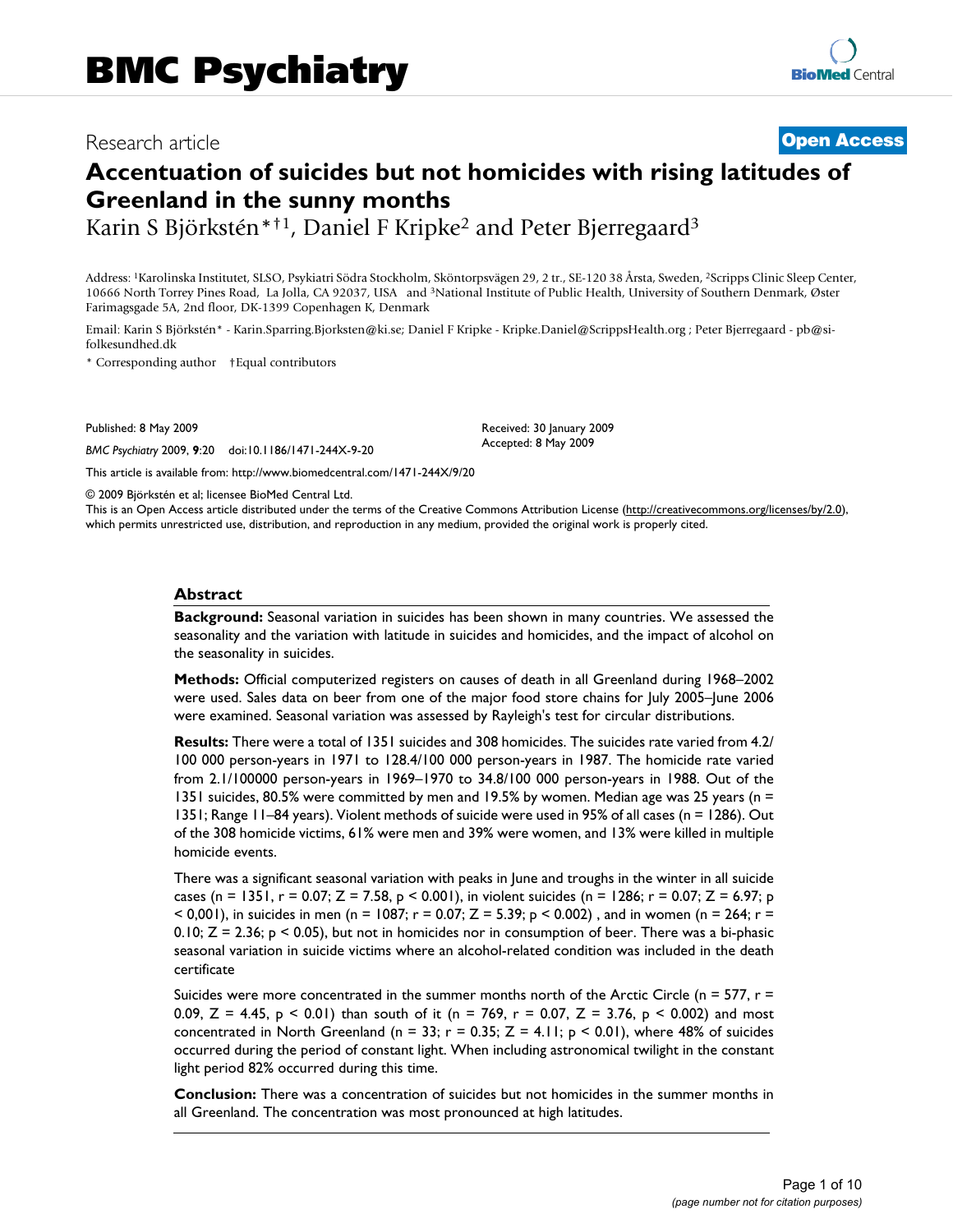## **Background**

Greenland, located at the latitudes 60–80°N is the most extreme of natural human habitats regarding seasonal variation of light. The location along with a fairly homogenous Inuit population and reliable statistics makes the country an excellent place for the study of the influence of natural light on human behavior, in this study suicide, homicide and alcohol intake. Greenland is politically a part of Denmark, but has had home rule since 1979.

The suicide rate in Greenland increased during the 1970's from a historically very low level to one of the highest levels in the world, 107 per 100000 person-years in 1990– 1994 [1]. The increase has been most pronounced among teenagers and young adults. A rapidly increasing suicide rate has been reported from other areas going through radical changes like in Eastern Europe after the fall of communism and among aboriginal people confronted with modern life-style.

We have previously demonstrated that the vast majority of suicides in West Greenland are violent and peak in the summer when the Northern half of Greenland has constant day-light and the Southern half has extremely long days [2]. Depression has, however, been reported uncommon [3] and the majority of suicides seem impulsive rather than depressive.

The overall homicide rate in Greenland has been reported much higher than that of the other Nordic countries [4]. Homicides are almost exclusively impulsive and committed under the influence of alcohol according the annual police reports in Greenland. At several occasions, more than one person has been killed at the same time. The penal system is mild and tolerant. Local prisons allow considerable freedom with a possibility to keep a job and family relations in the community, even for those who are convicted with murder. Only very dangerous convicts are sent to security prisons or forensic psychiatric units in Denmark. The seasonality in homicides in Greenland has not been previously studied.

## *Seasonality in suicide*

Seasonality in suicides was described in the 19<sup>th</sup> century [5,6]. In spite of most studies showing spring and summer peaks, it is a wide-spread belief that the peak occurs in late autumn and early winter in relation to darkness [7]. Spring and summer peaks have been demonstrated in the northern hemisphere in countries like West Greenland [2], Finland [8], Norway [9], Belgium [10], France [11], Italy [12], Japan [13], USA [14], Lithuania [15], Switzerland [16]. The southern hemisphere shows a mirror image: Spring and summer peaks in December Chile [17], in September–October in South Africa [18], in November in Queensland [19] and in October in Victoria [20]. Studies from the equator are scarce, but an absence of seasonal variation has been reported from Singapore [21] and also from places more distant from the equator like Los Angeles and Sacramento, California [22].

Gender differences, as well as differences between age groups and methods of suicide have been reported in a number of studies. Violent suicides, i.e. mainly hanging, shooting and jumping account for a large part of the seasonal variation in suicides [2,8,10,15,20]. A correlation between sunlight and suicide has been proposed by several researchers [23].

In our first study of seasonality in suicides in West Greenland, there were not enough cases to study the impact of latitude [2]. By expanding the study to cover about twice as many cases and all Greenland, the present study allows us to split data and analyze differences between the north and south of Greenland.

## *Seasonality in homicide*

The seasonal variation in homicides has been less investigated than that in suicides. In 1957–1995 in Finland, a significant correlation between homicides and violent suicides peaking in summer peak was found [24]. Violent crimes in 1991–1997 in Norway were shown to peak in May-June and October-November [25]. The seasonal pattern of violent crimes resembled that for some forms of suicide and for hospitalization for affective disorders, and varied with latitude. In Belgium [10], Hong Kong [26] and in Japan [13] an absence of seasonality in homicide has been reported. By using FBI crime reports from 1976– 1979, summer peaks for rapes but an absence of seasonal peaks for homicide in the USA were shown [27]. Sexual abuse of children in Minneapolis has been reported to peak in the summer [28]. Spring and fall peaks for child murder [29] but not for homicides in general were reported from Erie County, New York, between 1973 and 1983 [30].

#### *Serotonin, impulsivity and violence*

Impulsivity and violent methods are shared characteristics between violent suicides and homicides in Greenland. An altered serotonin turn-over may be the common denominator. Serotonin turnover in men and women varies with season [31]. Pronounced summer peaks in serotonin and its metabolites in jugular vein blood have been reported from south-eastern Australia [32]. The same study also showed that the rate of production of serotonin in the brain was reported directly related to the prevailing duration of bright sunlight and rose rapidly with increased luminosity. Low levels of the serotonin metabolite 5- Hydroxyindoleacetic acid (5-HIAA) have been found in cerebro-spinal fluid (CSF) from patients who attempted suicide [33]. Similar inverse correlation between impul-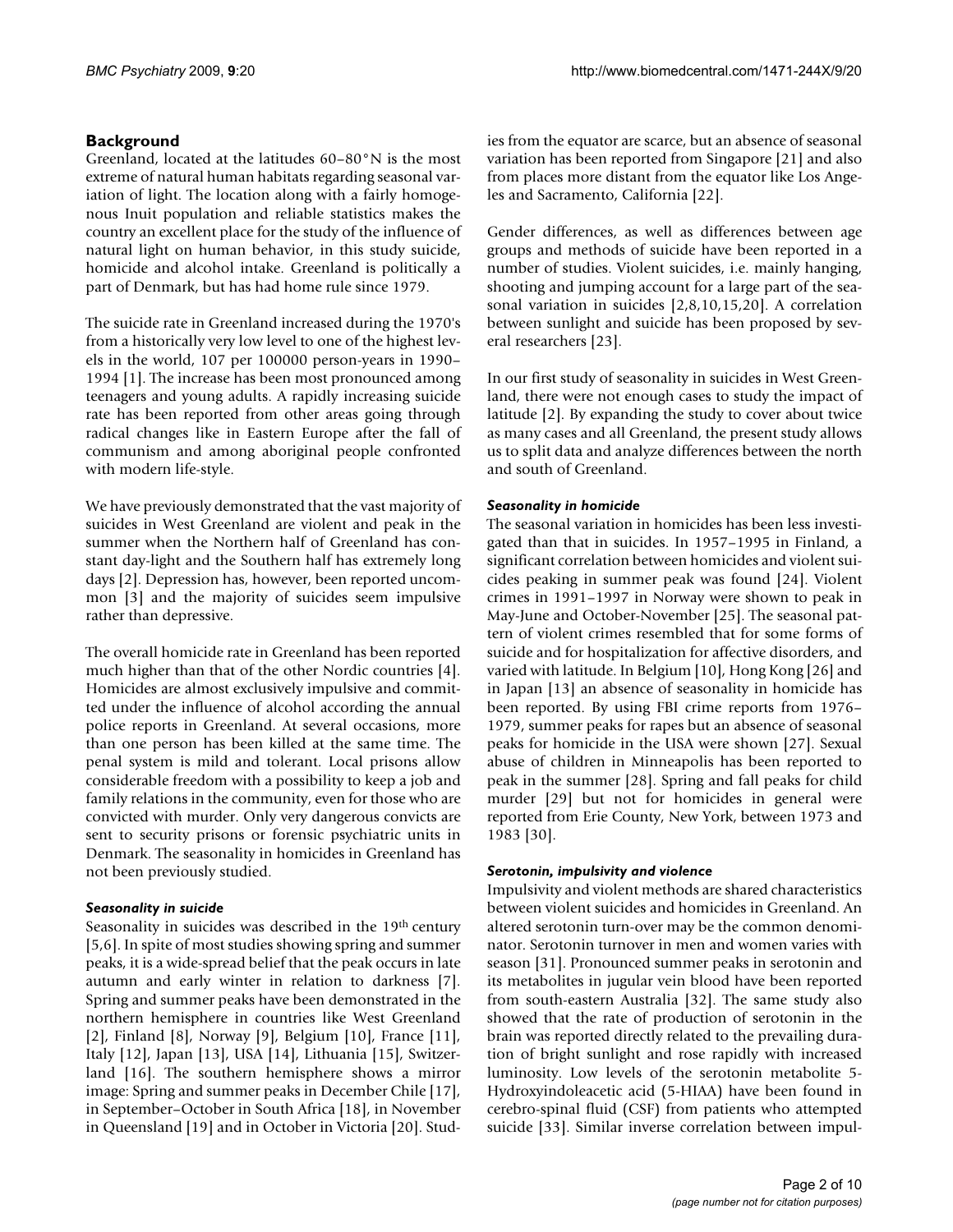sive, externally directed aggressive behavior and CSF-5- HIAA has been reported in a subgroup of violent offenders [34]. Whole blood serotonin has been reported to correlate to violence among men but not women [35]. A decreased serotonin transporter function mediated by the s allele of 5-HTTLPR polymorphism has been associated with suicidal behaviour and violent suicides [36].

## *Alcohol*

Drinking habits vary widely with cultural, religious and socio-economic factors. Alcohol intake interferes with serotonin turn-over and is often involved in suicide, homicide [37] and other violent behaviour. A central serotonergic deficit has been reported in patients with early onset male alcoholism, [38]. The seasonality of alcoholism and alcohol-related suicides has not been carefully studied. An over-representation of suicide deaths in alcoholics during the second quarter of the year has been reported from Sweden [39].

Our previous study in West Greenland that showed increased alcohol consumption in the 70'ies and 80'ies somewhat parallel to the increase in suicides raised the question whether the summer suicides would correspond to increased drinking in the summer, when the suicide peak occurred.

The aim of this current work was to assess

Whether there is a seasonal variation in all Greenland regarding

- suicide in general and in persons with alcoholism
- homicide
- alcohol consumption
- whether there is an influence of latitude in the seasonal variation in suicides and homicides.

## **Methods**

This study covers all inhabitants in all Greenland: West, North and East Greenland during the 35 year period 1968–2002.

## *Suicides and homicides*

Official computerized registers on causes of death in Greenland were used. From 1967, all deaths in Greenland were collected systematically and registered according to the WHO International Classification of Diseases 8th edition (ICD-8) and from 1994 the 10<sup>th</sup> edition (ICD-10). In all cases of un-natural death, the police and the local doctor discuss the case in order to determine the cause of death. The local doctor has access to all patient records.

Autopsies are rarely performed. Data were collected regarding date of birth, age, gender, date and place of suicide or homicide, and country of birth (Greenland or Denmark).

Only definite suicides and homicides, not possible cases, were included. Method of suicide was recorded according to ICD-8 for the years 1968–1993 and ICD-10 for the years 1994–2002. Intentional self-poisoning by gas, drugs or other ingested substances were classified as non-violent suicides. Hanging, shooting, intentional drowning, cutting and piercing with sharp objects, and jumping from high places were classified as violent suicides. Homicide data refer to victims, not to perpetrators.

All cases where the second or third position of the death certificate included psychiatric diagnosis were also identified.

## *Population*

For the earlier years studied, population statistics were obtained from the Danish statistical year books from 1974, 1975 and 1977 [40-42] and for the later years studied, computerized population registers from the National Institute of Public Health in Copenhagen and Statistics Greenland's website <http://www.stat.gl> were used.

In 1968, the first year of the study, 84% of the 45,639 inhabitants were born in Greenland and 16% were born in Denmark. There were slightly more men than women in the population born in Greenland throughout the years of this study. In the Danish-born population, there were about twice as many men than women. The excess of Danish men is mainly caused by immigration of skilled work force.

The population had gradually increased to 56,542 inhabitants in 2002, the last year of the study, 88% of whom were born in Greenland and 12% outside Greenland, almost exclusively in Denmark.

Although there is a substantial European genetic admixture, birthplace Greenland serves as a proxy for Inuit ethnicity and birthplace Denmark as a proxy for Danish Ethnicity, although there are exceptions on both sides.

By the end of this study, in 2002, the majority (about 92%) lived in West Greenland, an area covering latitudes 60–73°N, including the capital Nuuk. About 1.5% of the population lived in the isolated town of Qaanaaq (Thule) at 77°N in North Greenland covering latitudes 70–80°N, and about 6% of the population lived in East Greenland, mainly in Tasiilaq (Ammassalik) at 66°N and Illoqqortoormiut at 70°N.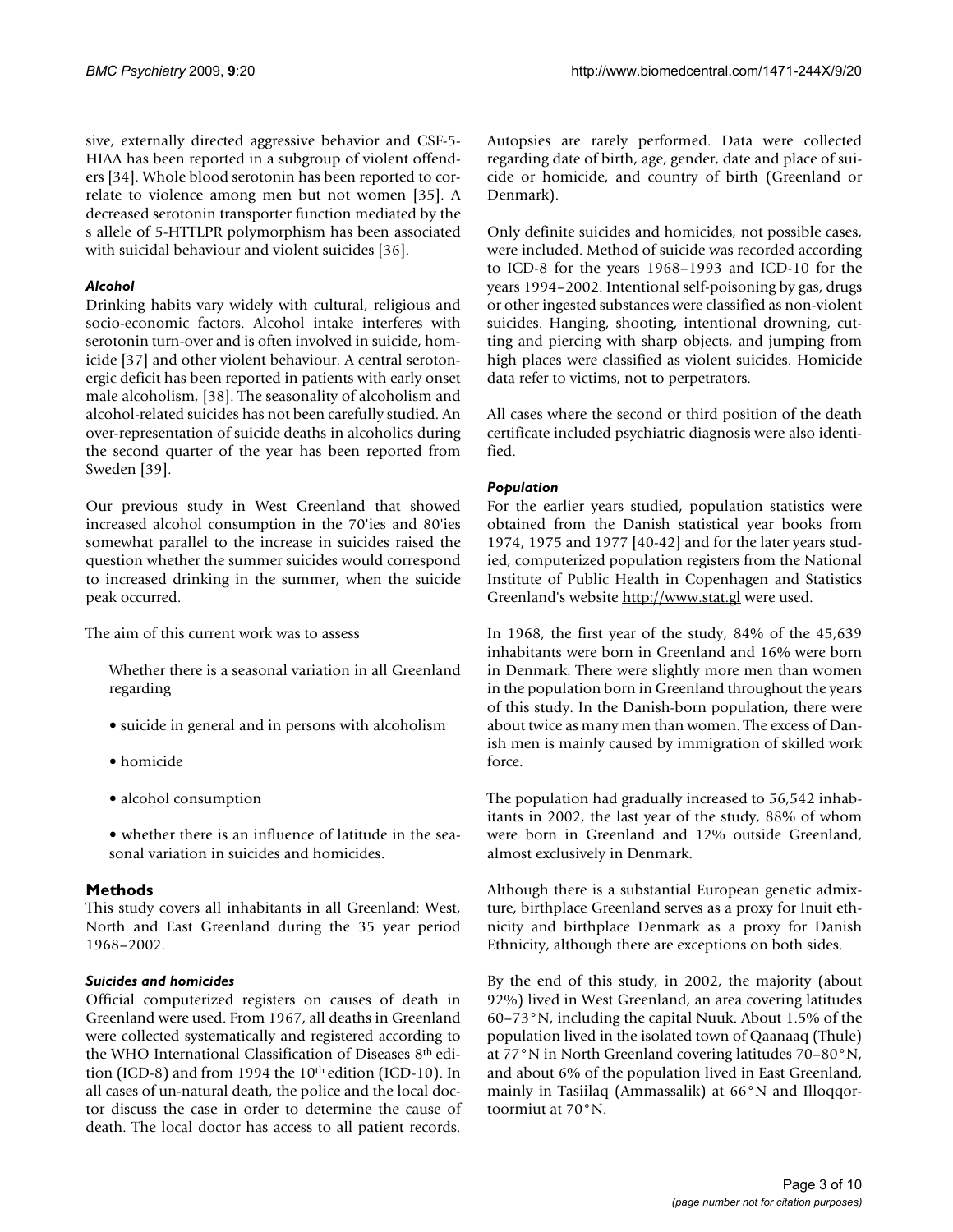The Arctic Circle at Latitude 66.7°N splits the country approximately in half. In 1990, 55% or 30807 persons lived south of the Arctic Circle and 45% or 23932 persons lived north of the Arctic Circle.

#### *Seasonal variation in light in Greenland*

Daylight varies widely around the year and with latitude. The day-length changes gradually over the 20° from Cape Farewell in the south to Kap Morris Jesup in the north.

In Qaanaaq, at latitude 77°N in the heart of North Greenland, the sun rises on April 20<sup>th</sup> and stays continually above the horizon until it sets on August 22nd. The sun sets for the winter on October 28<sup>th</sup> to rise on February 13<sup>th</sup>. When astronomical twilight is included, the bright period starts on March 7th and ends on October 8th

South of the Arctic Circle, there is no mid-night sun, but very long days and twilight periods occur in the summer. The situation in the winter is the reverse with very short days.

When snow and ice are present, they may contribute to very strong reflection of light, actually in extreme cases to the extent of causing acute blindness, if eye covers or sunglasses are not used.

## *Alcohol*

Beer represents more than 70% of alcohol intake in Greenland. Official statistics on alcohol sale taxes were used to obtain alcohol consumption expressed as litres of pure alcohol per person above 14 years of age per year. Data from 1968–1974 were obtained from the Ministry of Greenland's official year-books and data for the years 1975–2002 from [http://www.stat.gl.](http://www.stat.gl) Official statistics cannot be used for estimation of seasonal consumption since, due to weather conditions, supplies are transported when possible, i.e. mainly during the summer.

Detailed sales data are secret for business reasons. One of the major food store chains has generously and under discretion provided sales data on beer for the period of July 2005–June 2006 for all Greenland. The volume sold was given in arbitrary units. Those data have been used as a proxy for seasonality in alcohol consumption.

## *Ethics*

Ethical approval was obtained from the Commission for Scientific Research in Greenland.

## *Statistical methods*

Suicide and homicide rates per 100 000 person-years (all ages) were calculated for each year of the study.

Seasonal variation was assessed by Rayleigh's test for circular distributions [43]. The results of the calculations of Rayleigh's test are expressed by Rayleigh's "r" (which varies inversely with the circular dispersion of the data) and by Rayleigh's "z" (=  $n \times r^2$ ) that can be used for testing the null hypothesis of no population mean direction, and the p value. The exact dates were used for calculations of seasonality. For calculation of seasonality of beer sales, arbitrary units per month were used. Data from all or selected years were pooled due to the small number of cases.

To assess the influence of latitude, suicide and homicide data were split at the Arctic Circle (Latitude 66.7°) and analyzed separately for cases on either side of the Arctic Circle. In addition, suicide data were also analyzed separately from North Greenland, the northernmost natural human habitat in the world at latitudes 70–80°. It was not possible to obtain alcohol sales data split at the Arctic Circle.

The Spearman Rank Correlation was used to assess the correlation between yearly alcohol consumption in the population and the yearly incidence of suicides and homicides respectively.

Calculations were made in the computer programme Statistica version 7 and Excel version 2003.

## **Results**

There were a total of 1351 suicides and 308 homicides during the 35 year period 1968–2002. Fig 1a shows the total number of suicides per year and Fig 1b shows the total number of homicides per year.

Fig 2a shows the suicide and homicide rates expressed as suicides per 100000 person- years. From a minimum of 2 cases (4.2 suicides/100 000 person-years) in 1971, there was an increase to a maximum of 69 cases (128.4 suicides/100 000 person-years) in 1987 and 66 cases (118.8 suicides/100 000 person-years) in 1990, and 43–59 cases or (77.3 – 105.4 suicides/100 000 person-years) per year thereafter.

For homicides, there was an increase from a minimum of 1 homicide (2.1/100000 person-years) in 1969–1970 to a maximum of 19 homicides (34.8/100 000 person-years) in 1988 and 16 homicides (28.8/100 000 person-years) in 1991, and 4–13 (7.1–23.5/100 000 person-years) homicides per year thereafter.

Fig 2b shows the yearly alcohol consumption expressed as litres per person >14 years of age.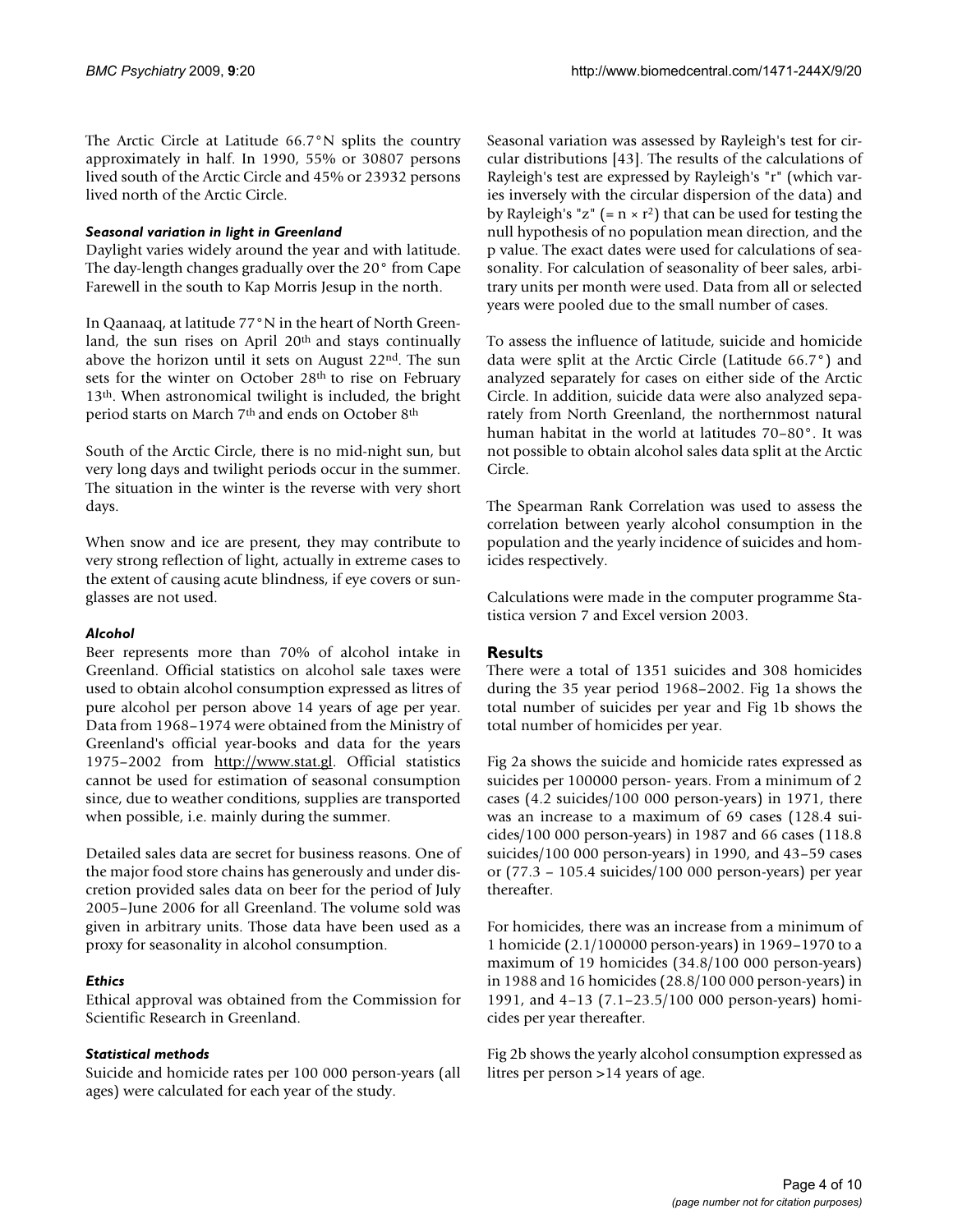

#### **Figure 1**

**Suicides and homicides plotted against year**. Fig 1a and b show the number of suicides (1a- upper) and the number of homicides (1b lower) in 1968–2002 plotted against year. Please note that the scales on the Y-axes are different.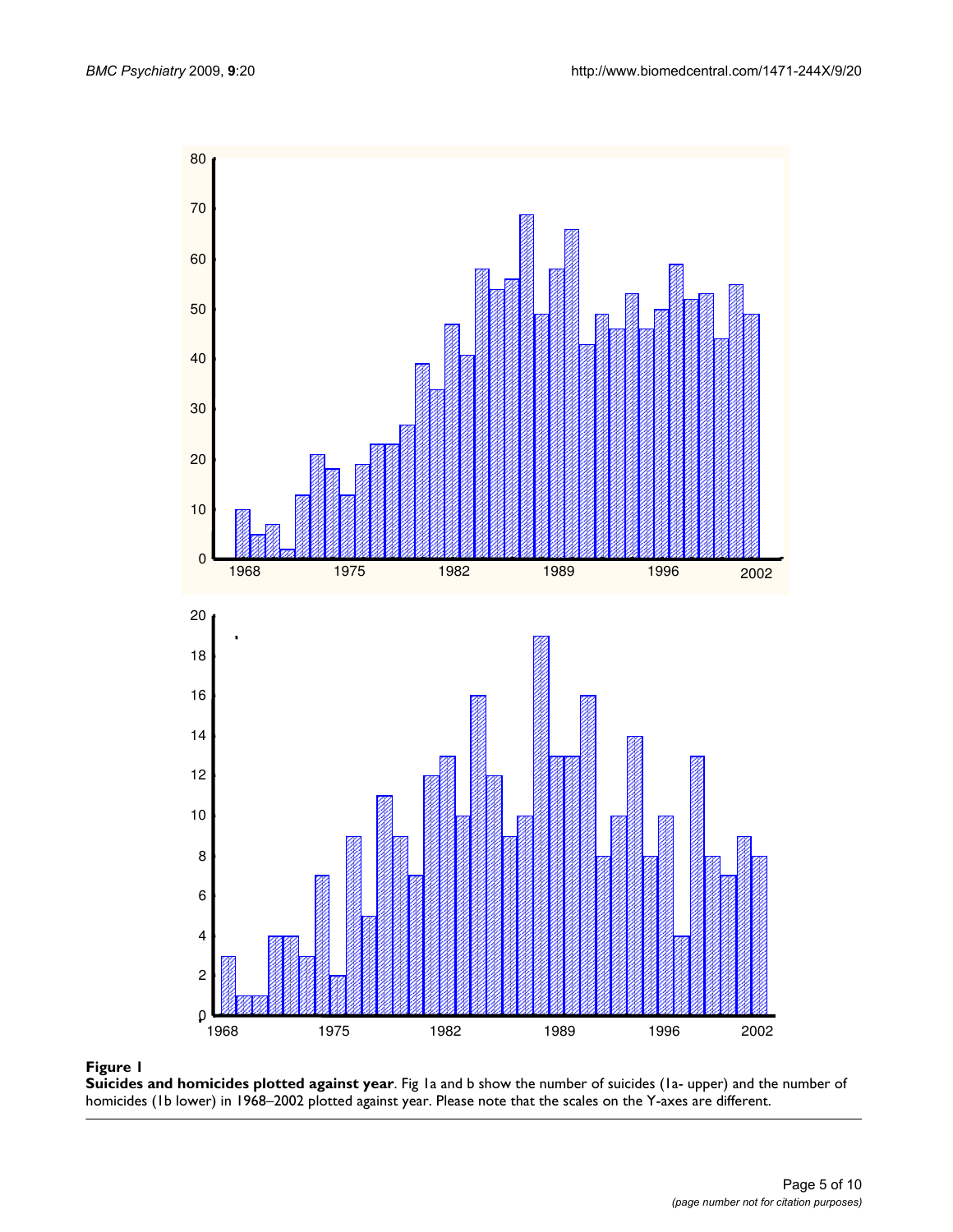

#### Figure 2

**Suicide rate, homicide rate and alcohol consumption plotted against year**. Fig 2a shows the suicide and the homicide rates in 1968–2002 expressed as cases per 100000 persons per year plotted against year. Fig 2b shows the alcohol consumption for the years 1968–2002 expressed in litres per person >14 years of age per year.

#### *Demographic data of suicide and homicide cases*

There were 1087 suicides in men (80.5%), the vast majority (n = 1020) being born in Greenland, and the remaining being born in Denmark ( $n = 66$ ). Country of birth was missing for one man. There were 264 suicides in women (19.5%). 257 women being born in Greenland and 7 women being born in Denmark.

Persons in upper teens and young adults were heavily over-represented among the suicide cases. Median age was 25 years (n = 1351; Range 11–84 years). In men, median age was 25 years ( $n = 1087$ ; Range: 11–84 years) and in women 26 years (n = 264; Range 12–80 years).

In 391 out of the 1351 cases (29%), the death certificate included a psychiatric diagnosis. In 214 cases (15.8%), there was a diagnosis of alcoholism or alcohol intoxication; two cases also had a diagnosis of psychosis. In only 52 cases (3.8%), there was a diagnosis of affective disorder, either unspecified or in the depressive state. In 104 cases, there was a diagnosis of psychosis. In addition to the 104 cases (7.7%), there were two with alcoholism and psychosis.

Out of the 308 homicide victims, 187 (61%) were men and 121 (39%) were women. There were no women but 15 men born in Denmark who were killed. There were thus 172 men and 121 women born in Greenland that died by homicide.

Homicide victims were generally older than suicide victims. Median age was 34.5 years (n = 308; Range 0–81 years). In men, median age was 35 years (n = 187; Range 0–77 years) and in women 34 years ( $n = 121$ ; Range 0–81 years).

#### *Method of suicide and homicide*

Violent methods of suicide were used in 95% of all cases  $(n = 1286)$ ; Hanging 46%  $(n = 625)$ , shooting 37%  $(n = 1286)$ 573), jumping from heights  $2\%$  (n = 23), cutting with sharp objects  $\langle 1\%$  (n = 6) and drowning 4% (n = 50) and unspecified  $(\langle 1\% \rangle)$  n = 9. Less than 5% committed suicide by poisoning. Men used violent methods in 97% (n = 1059) and women in 86% ( $n = 226$ ) of the cases.

In 119 of the 308 homicide cases, victims were killed by shot-guns or explosives, 95 by cutting or piercing objects, 23 by hanging, strangulation or suffocation, 21 by fights without weapons, 5 by drowning, 4 were killed with blunt objects, and the remaining 41 cases were classified as killed by other or non-specified method. In 17 homicide events, several persons were killed in the same event (13 events; 2 victims; 3 events; 3 victims, 2 events; 4 victims). Altogether, 39 persons or 13% were killed in multiple homicide events. In 269 cases or 87%, a single person was killed in the same event.

#### *Season of suicide and homicide*

The monthly distribution of all suicide deaths is shown in Fig 3a. There was a significant seasonal variation in all cases (n = 1351, r = 0.07; Z = 7.58, p < 0.001), the calculated annual peak occurring on June11th and the trough in November-January. There was a significant seasonal variation in violent suicides ( $n = 1286$ ;  $r = 0.07$ ;  $Z = 6.97$ ; p < 0,001). Because of the smaller number of subjects, but not because of the smaller r value representing seasonality, there was no significant seasonality in non-violent suicides (n =  $65$ ; r =  $0.14$ ; Z =  $1.41$ ; p = n. s.). The seasonal variation of suicides was statistically significant in men (n  $= 1087$ ; r = 0.07; Z = 5.39; p < 0.002) and in women (n = 264;  $r = 0.10$ ;  $Z = 2.36$ ;  $p < 0.05$ .) with calculated peaks in June.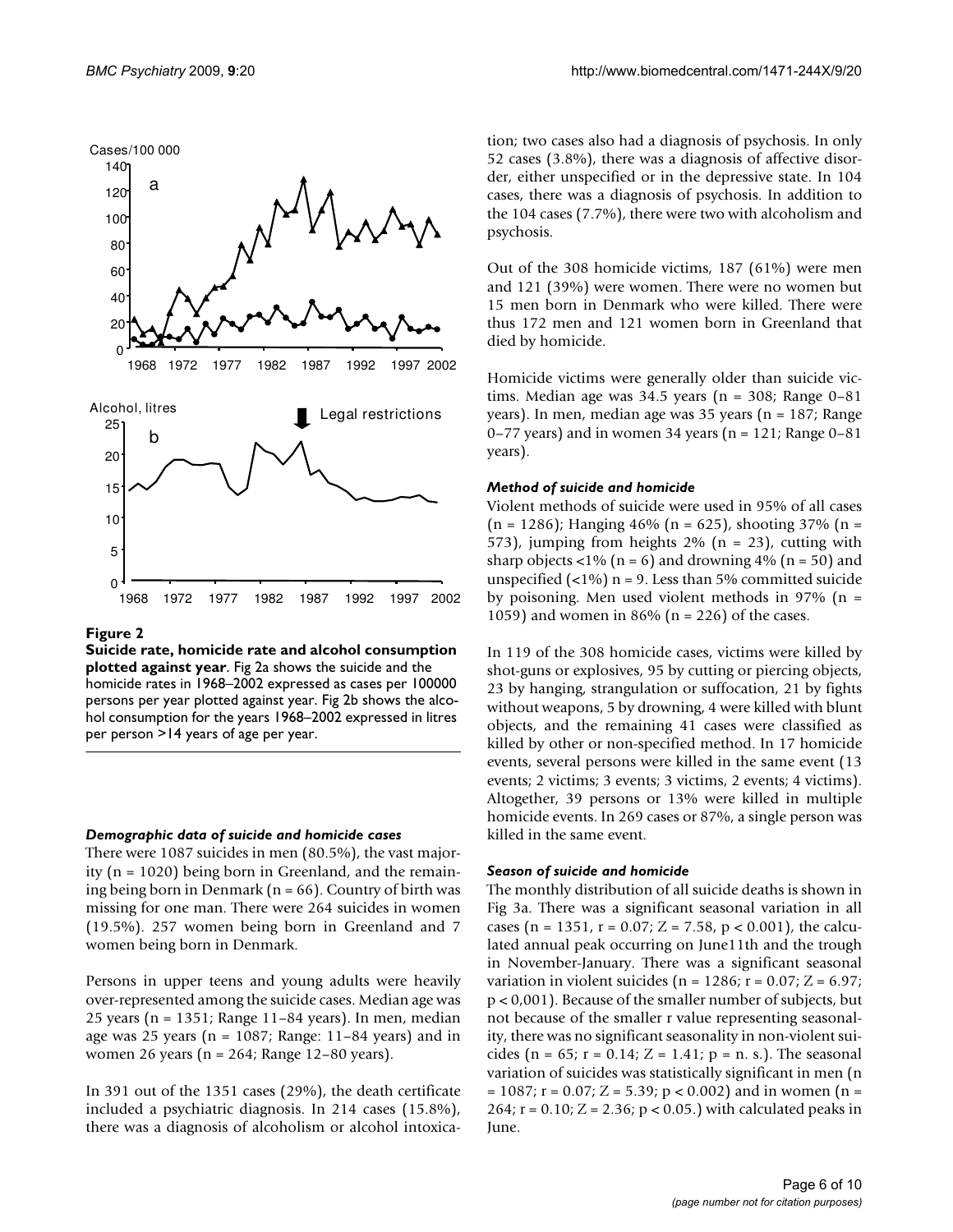

#### **Figure 3**

**Monthly distributions of suicides and homicides**. The monthly distribution of all suicides ( $n = 1351$ ) is shown in Fig 3a and all homicides events ( $n = 286$ ) in Fig 3b. Please note that the scales on the Y-axes are different.

The monthly distribution of all homicide events ( $n = 286$ ) is demonstrated in Fig 3b. In calculations of seasonality in homicides, multiple homicide events were regarded as one case. The calculated annual peak occurred on May 2nd, but the seasonal variation in homicides was not significant (n = 286; r = 0.08; Z = 1.67; p < 0.10). When data were split at the Arctic Circle, the seasonal variation was not significant on either side (South  $n = 162$ ;  $r = 0.10$ ;  $Z =$ 1.75;  $p < 0.20$ ; North  $n = 145$ ;  $r = 0.07$ ;  $Z = 0.76$ ;  $p < 0.20$ ).

#### *Season of suicide in relation to latitude*

In spite of the small number of suicides  $(n = 33)$  in the province of North Greenland, we found a strong concentration of suicide deaths during the bright season, the annual peak occurring June 10th. Rayleigh's test ( $n = 33$ ; r  $= 0.35; Z = 4.11; p < 0.01$  as demonstrated in Fig 4a. Sixteen (48%) out of the 33 suicides occurred during the period of constant sun on April 20<sup>th</sup> to August 22<sup>nd</sup> (33%) of the year). When including astronomical twilight in the



## Figure 4

**Monthly distributions of suicides at different latitudes**. Fig 4a (upper) shows the monthly distribution of suicides in North Greenland ( $n = 33$ ); Fig 4b (middle) north of the Artic Circle (n = 577) and Fig 4c (lower) south of the Arctic Circle (n = 769).

period of constant sun, i.e. from March 7<sup>th</sup> to October 8<sup>th</sup>, 27 (82%) out of 33 suicides occurred in constant light.

In the 33 suicide cases in North Greenland, 15 cases (45%) had a psychiatric diagnosis. None had a diagnosis of affective disorder. In ten of the cases (30%), alcohol contributed to the suicide, and one of those also suffered from schizophrenia. In four additional cases (12%) that occurred on March 26th, May 1st, June 28th, and August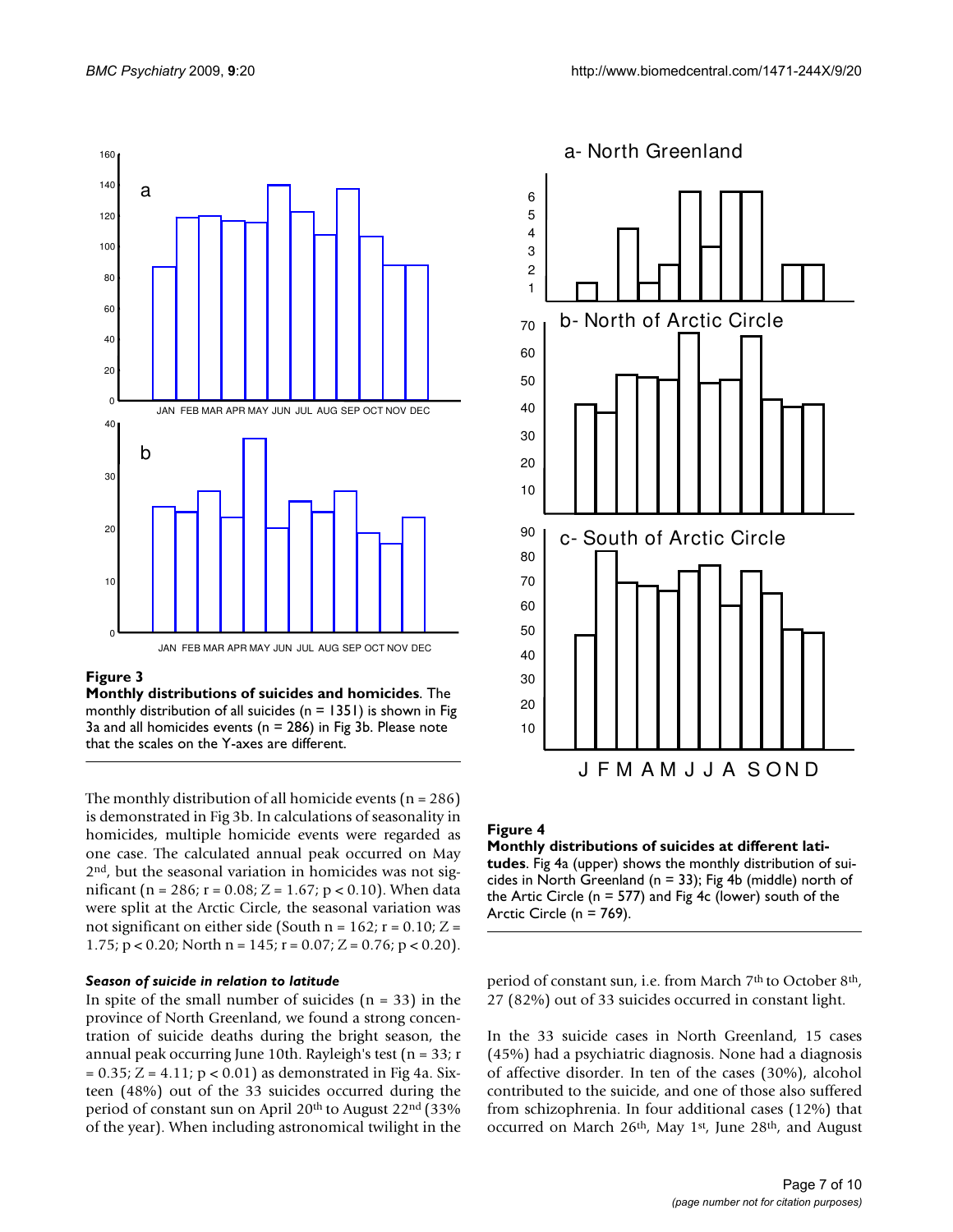15th, psychosis not otherwise specified was noticed in the death certificate.

When data were split at the Arctic Circle, a significant seasonality in suicide deaths was found on both sides of the Arctic Circle. The concentration of suicides to the bright months of the year was more pronounced north of the Arctic circle, as shown in Fig 4b, the calculated annual peak occurring on June  $30^{th}$  (n = 577, r = 0.09, Z = 4.45, p  $< 0.01$ ).

Fig 4c shows the monthly distribution of suicides South of the Arctic circle, the calculated annual peak occurred somewhat earlier on May 27<sup>th</sup> and somewhat less concentrated as shown by the smaller 'r' value ( $n = 769$ ,  $r = 0.07$ ,  $Z = 3.76$ ,  $p < 0.002$ ). Data about location of suicides were missing in 5 cases.

#### *Alcohol*

The yearly alcohol consumption expressed as litres per person >14 years of age is shown in Fig 2b below the suicide and homicide figures. Yearly alcohol consumption was about 14–15 litres per person above age 14 years during 1968–1972. Thereafter, there was an increase to about 18–19 litres per year in 1973–1978. After a three year decrease to about 13–14 litres per year, consumption increased to 18–22 litres per year during 1982–1987. The high consumption led to legal restrictions in alcohol sale, that resulted in a decrease to about 14–17 litres per year during 1988–1992. Since 1993, the alcohol consumption has stabilized itself at a level about 12–13 litres per year.

There was no statistically significant correlation between the yearly alcohol consumption and either suicides or homicides.

In 214 of the 1351 suicide cases (15.8%), the death certificate showed that alcohol had contributed to death. Of these 214 cases, 204 persons were born in Greenland and 10 were born in Denmark. Median age for all was 28.5 years (Range  $14-66$  years; n = 214). In men, median age was 28 years (Range  $14-65$  years,  $n = 172$ ) and in women 29 years (Range 15–66 years; n = 42).

The seasonal distribution of alcohol-related suicides showed a bi-phasic curve with fewer suicides from October – January and in April and May, as shown in Fig 5a. There was no statistically significant seasonal variation in beer sale for the period of July 2005–June 2006 (n = 4121,  $r = 0.01$ ;  $Z = 0.93$ ;  $p = n.s$ .) Fig 5b.

#### **Discussion**

One of the new findings in this study is that the suicides were more concentrated in the summer in the north compared to south of the Arctic Circle and extremely concen-



#### Figure 5

**Monthly distributions of alcohol-related suicides and of alcohol sale**. Fig 5a shows the monthly distribution of suicides where alcohol played a role ( $n = 214$ ). Fig 5b shows the monthly sale of beer sale (arbitrary units) for the period of July 2005–June 2006.

trated in North Greenland. Out of the 33 suicides in North Greenland (latitude 77°N) 48% occurred in the period of constant sun or 82% if the constant sun period included astronomical twilight. This supports the idea of a correlation between sun-shine and suicide. None of the 33 suicide cases in North Greenland had a diagnosis of affective disorder but four persons had a diagnosis of psychosis not otherwise specified. All those four persons committed suicide during the period of constant sun. It is possible that they suffered from a mixed affective state or delirium triggered by sleeplessness in the bright summer night. People living at high latitudes need extreme flexibility in light adaptation. During the long periods of constant light, it is crucial to keep some circadian rhythm to get enough sleep and sustain mental health. A weak serotonin system may cause difficulties adapting to life at high latitudes.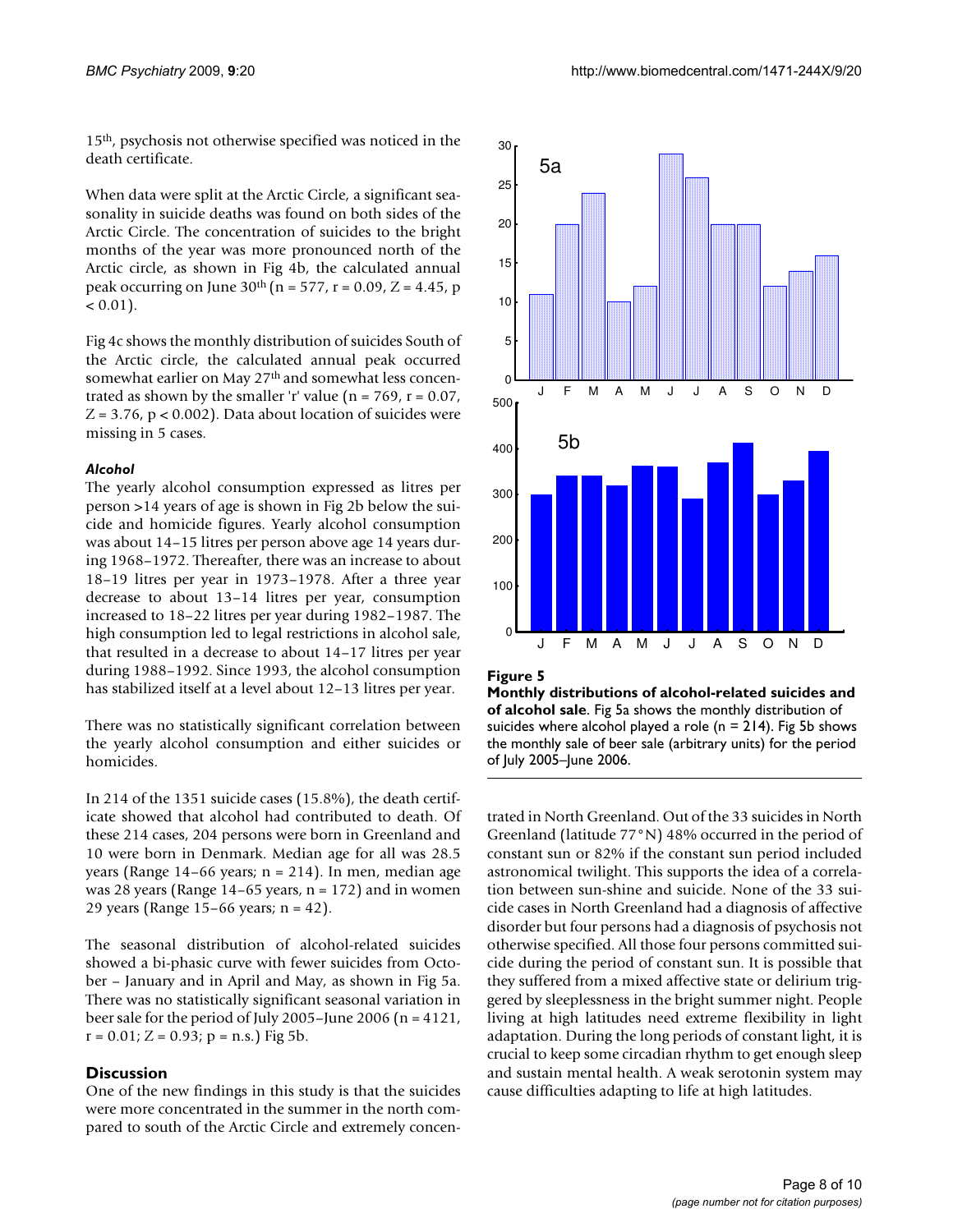This study showed that homicide deaths increased nonsignificantly in the spring, and that that the rate was high compared to other Nordic countries. The small sample may be the reason for lack of seasonality.

This study covering all of Greenland and seven additional years confirmed our finding from West Greenland [2] that 1) the general suicide rate was very high, and 2) that the vast majority of suicides were violent, and that summer peaks were present in 3) all suicides, 4) in violent suicides and 5) in suicides in men. In the present study with a larger sample, we found a significant summer peak also in women. Since 86% of women in Greenland in contrast to those in many other countries used violent methods, this finding is in agreement with other studies showing that violent methods account for an important part of the seasonality in suicides.

We found no seasonal variation in the sale of beer. One shortcoming of the sales data are that they were collected later than the years of suicides, and that they cover only one year and beer only from one of the major food store chains. An advantage is that there are very few shops, and that the data shared with us can be expected to be reliable. Getting such data from a country with a large variety of shops and a population travelling and frequently shopping abroad would be less reliable.

The bi-phasic seasonal variation of suicides where alcohol has been involved  $(n = 214)$  is difficult to interpret, and more studies and larger materials are required to elucidate whether seasonality in alcohol-related suicides is an issue. There is a considerable variation in how additional diagnoses are recorded in death certificates, and the diagnosis were not established for research purposes. There are few studies of seasonality in suicides in alcoholic patients, but a Swedish study of suicides in 99 alcoholic men diagnosed at a university department showed a suicide peak during the second quarter of the year.

This material of 1351 definite suicides included only 391 cases (29%) with a known diagnosis of a psychiatric diagnosis in the death certificate. Since depression is considered a major reason for suicide, the 52 cases (3.8%) with an affective diagnosis is an extremely low figure compared to other studies. The prevalence of depression, diagnosed with western criteria may actually be low, as shown by Lynge [3]. Other reasons for the low figure may be that Western diagnostic criteria and tradition of expressing feelings does not fit the Inuit culture very well.

#### **Conclusion**

The suicide rate in Greenland is one of the highest in the world. Suicides were almost exclusively violent with significant summer peaks when there is either mid-night sun

or very long days. The suicides were more concentrated around the summer months at higher latitudes. At about 77°N, 82% of the suicides occur during the period of constant day.

In 29% of the suicide cases, there was a psychiatric diagnosis in the death certificate, however rarely depression  $(3.8\%)$ .

Homicide deaths showed a non-significant increase in spring, and the rate was high compared to other Nordic countries.

There was a bi-phasic seasonal variation for suicides related to alcohol, but no seasonal variation in consumption of beer.

Light is only one of many factors in the complex tragedy of suicide, but this study shows that there is a possible relationship between light and suicide.

## **Competing interests**

The authors declare that they have no competing interests.

#### **Authors' contributions**

KSB conceived of the study, carried out all calculations and drafted the manuscript. PB provided the data and special expertise on Greenland. DFK provided expertise on light and biological rhythms. All authors read and approved the final manuscript.

#### **Acknowledgements**

This study was not supported by any grants.

#### **References**

- 1. Bjerregaard P, Curtis T: **[Cultural change and mental health in](http://www.ncbi.nlm.nih.gov/entrez/query.fcgi?cmd=Retrieve&db=PubMed&dopt=Abstract&list_uids=11820680) [Greenland: the association of childhood conditions, lan](http://www.ncbi.nlm.nih.gov/entrez/query.fcgi?cmd=Retrieve&db=PubMed&dopt=Abstract&list_uids=11820680)guage, and urbanization with mental health and suicidal [thoughts among the Inuit of Greenland.](http://www.ncbi.nlm.nih.gov/entrez/query.fcgi?cmd=Retrieve&db=PubMed&dopt=Abstract&list_uids=11820680)** *Soc Sci Med* 2002, **54(1):**33-48.
- 2. Bjorksten KS, Bjerregaard P, Kripke DF: **[Suicides in the midnight](http://www.ncbi.nlm.nih.gov/entrez/query.fcgi?cmd=Retrieve&db=PubMed&dopt=Abstract&list_uids=15740996) [sun – a study of seasonality in suicides in West Greenland.](http://www.ncbi.nlm.nih.gov/entrez/query.fcgi?cmd=Retrieve&db=PubMed&dopt=Abstract&list_uids=15740996)** *Psychiatry Res* 2005, **133(2–3):**205-213.
- 3. Lynge I, Munk-Jorgensen P, Mortensen PB: **[Affective disorders](http://www.ncbi.nlm.nih.gov/entrez/query.fcgi?cmd=Retrieve&db=PubMed&dopt=Abstract&list_uids=10626920) [among Greenlandic psychiatric patients.](http://www.ncbi.nlm.nih.gov/entrez/query.fcgi?cmd=Retrieve&db=PubMed&dopt=Abstract&list_uids=10626920)** *Acta Psychiatr Scand* 1999, **100(6):**424-432.
- 4. Gudjonsson GH, Petursson H: **[Homicide in the Nordic coun](http://www.ncbi.nlm.nih.gov/entrez/query.fcgi?cmd=Retrieve&db=PubMed&dopt=Abstract&list_uids=2205077)[tries.](http://www.ncbi.nlm.nih.gov/entrez/query.fcgi?cmd=Retrieve&db=PubMed&dopt=Abstract&list_uids=2205077)** *Acta Psychiatr Scand* 1990, **82(1):**49-54.
- 5. Durkheim E: **Le suicide.** *Paris* 1897.
- 6. Durkheim É: **Le suicide, Nouv. éd. edn.** Paris: Presses universitaires de France; 1991.
- 7. Voracek M, Tran US, Sonneck G: **[Facts and myths about seasonal](http://www.ncbi.nlm.nih.gov/entrez/query.fcgi?cmd=Retrieve&db=PubMed&dopt=Abstract&list_uids=17688099) [variation in suicide.](http://www.ncbi.nlm.nih.gov/entrez/query.fcgi?cmd=Retrieve&db=PubMed&dopt=Abstract&list_uids=17688099)** *Psychol Rep* 2007, **100(3 Pt 1):**810-814.
- 8. Hakko H, Rasanen P, Tiihonen J: **[Seasonal variation in suicide](http://www.ncbi.nlm.nih.gov/entrez/query.fcgi?cmd=Retrieve&db=PubMed&dopt=Abstract&list_uids=9718233) [occurrence in Finland.](http://www.ncbi.nlm.nih.gov/entrez/query.fcgi?cmd=Retrieve&db=PubMed&dopt=Abstract&list_uids=9718233)** *Acta Psychiatr Scand* 1998, **98(2):**92-97.
- 9. Morken G, Lilleeng S, Linaker OM: **[Seasonal variation in suicides](http://www.ncbi.nlm.nih.gov/entrez/query.fcgi?cmd=Retrieve&db=PubMed&dopt=Abstract&list_uids=12103450) [and in admissions to hospital for mania and depression.](http://www.ncbi.nlm.nih.gov/entrez/query.fcgi?cmd=Retrieve&db=PubMed&dopt=Abstract&list_uids=12103450)** *J Affect Disord* 2002, **69(1–3):**39-45.
- 10. Maes M, Cosyns P, Meltzer HY, De Meyer F, Peeters D: **[Seasonality](http://www.ncbi.nlm.nih.gov/entrez/query.fcgi?cmd=Retrieve&db=PubMed&dopt=Abstract&list_uids=8352350) [in violent suicide but not in nonviolent suicide or homicide.](http://www.ncbi.nlm.nih.gov/entrez/query.fcgi?cmd=Retrieve&db=PubMed&dopt=Abstract&list_uids=8352350)** *Am J Psychiatry* 1993, **150(9):**1380-1385.